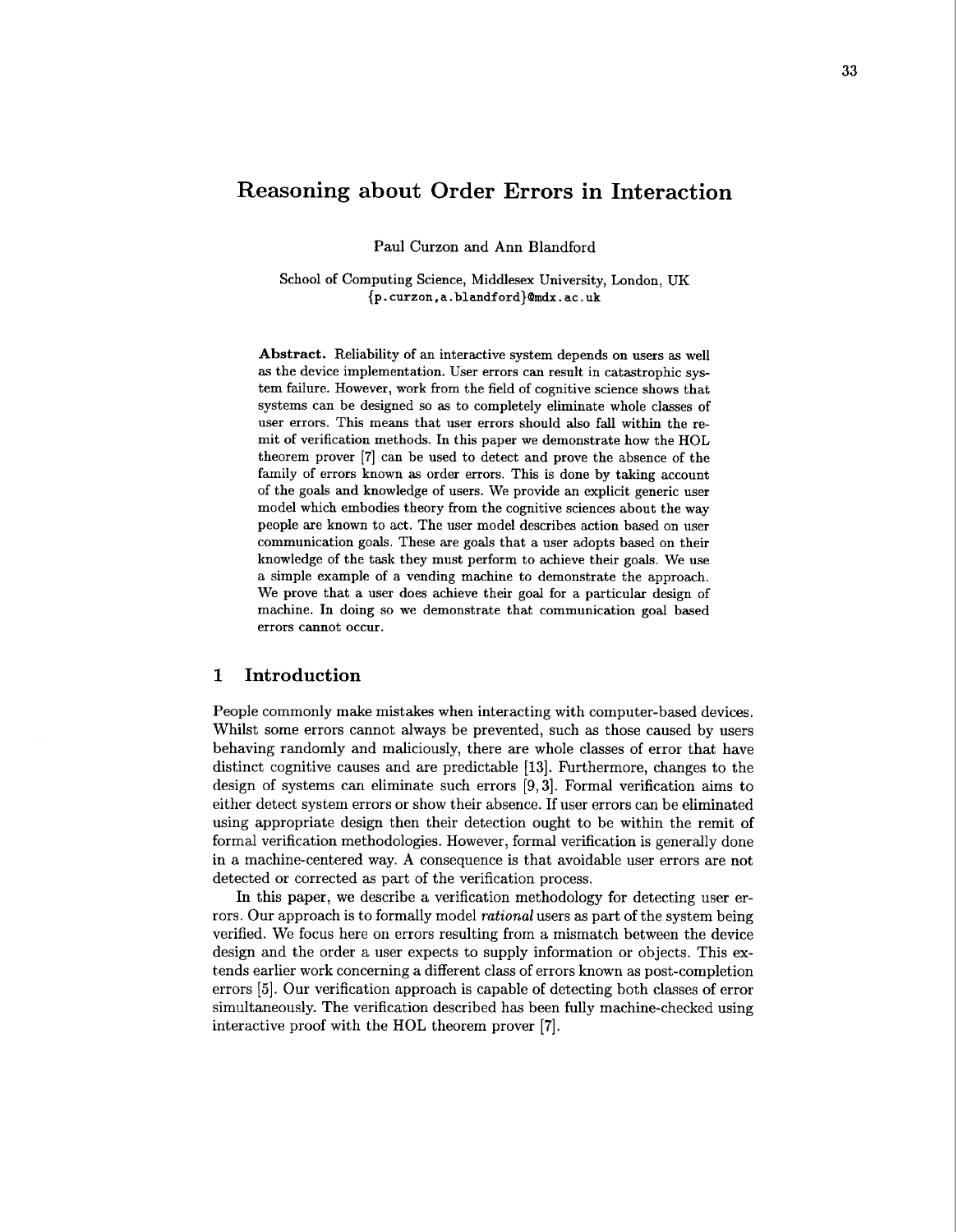We define a generic user model that can be instantiated for different machines. This user model describes *rational* user behaviour based on established results from cognitive science [ll]. The verification approach therefore detects *rational* user errors. This differs from similar approaches in which the environment of the machine is specified to provide the input required (treating users as logical as opposed to rational agents). With such an approach user errors are treated as never occurring. Our approach is also different from assuming that the environment could perform any action at any time (users as "monkeys at keyboards"). That would amount to saying that whatever the user's goal and whatever actions they perform, they will eventually achieve the goal. This is not appropriate for interactive systems as the functionality of such a system would need to be trivial for it to be considered "correct". Instead, our approach recognises that users are important but do not act randomly. The user is described in terms of the things they wish to achieve; the actions they may perform in order to achieve those goals and in terms of the device-independent knowledge they have about the task. We are interested in eliminating errors from systems that occur when users act in this way as such errors are liable to be persistent.

## **2 Formal User Modelling**

There are, broadly speaking, two main approaches to formal reasoning about the usability of systems. One approach is to focus on formal specification of the user interface; Campos and Harrison [4] review several techniques that take this approach. However, such techniques do not support reasoning about errors. The alternative, which we take in this work, is based on formal user modelling. This involves generating a formal specification of the user in conjunction with one of the computer system, in order to support reasoning about their conjoint behaviour. It should be noted that a formal specification of the user is a description of the way the user is, rather than one of the way the user should be, since users cannot be designed in the way that computer systems can [I]. Examples of formal user modelling include the work of Duke *et a1* [6], Butterworth *et al* [2], Moher and Dirda [10] and Paterno' and Mezzanotte [12]. Each of these approaches takes a distinctive focus. Duke *et a1* [6] use a mathematical notation to express constraints on the channels and resources within an interactive system; this makes their 'syndetic modelling' technique particularly well suited to reasoning about multi-modal interaction (such as that combining the use of speech and gesture). Butterworth *et a1* [2] use Lamport's [8] TLA to reason about behaviour traces and reachability conditions within an interaction; this approach describes behaviour at an abstract level that does not support re-use of the user model from one computer system to another, so while it can support reasoning about errors, each model has to be individually hand-crafted. Moher and Dirda [10] use Petri net modelling to reason about users' mental models and their changing expectations over the course of an interaction; this approach supports reasoning about learning to use a new computer system which, in turn may be an important source of errors, but focuses on changes in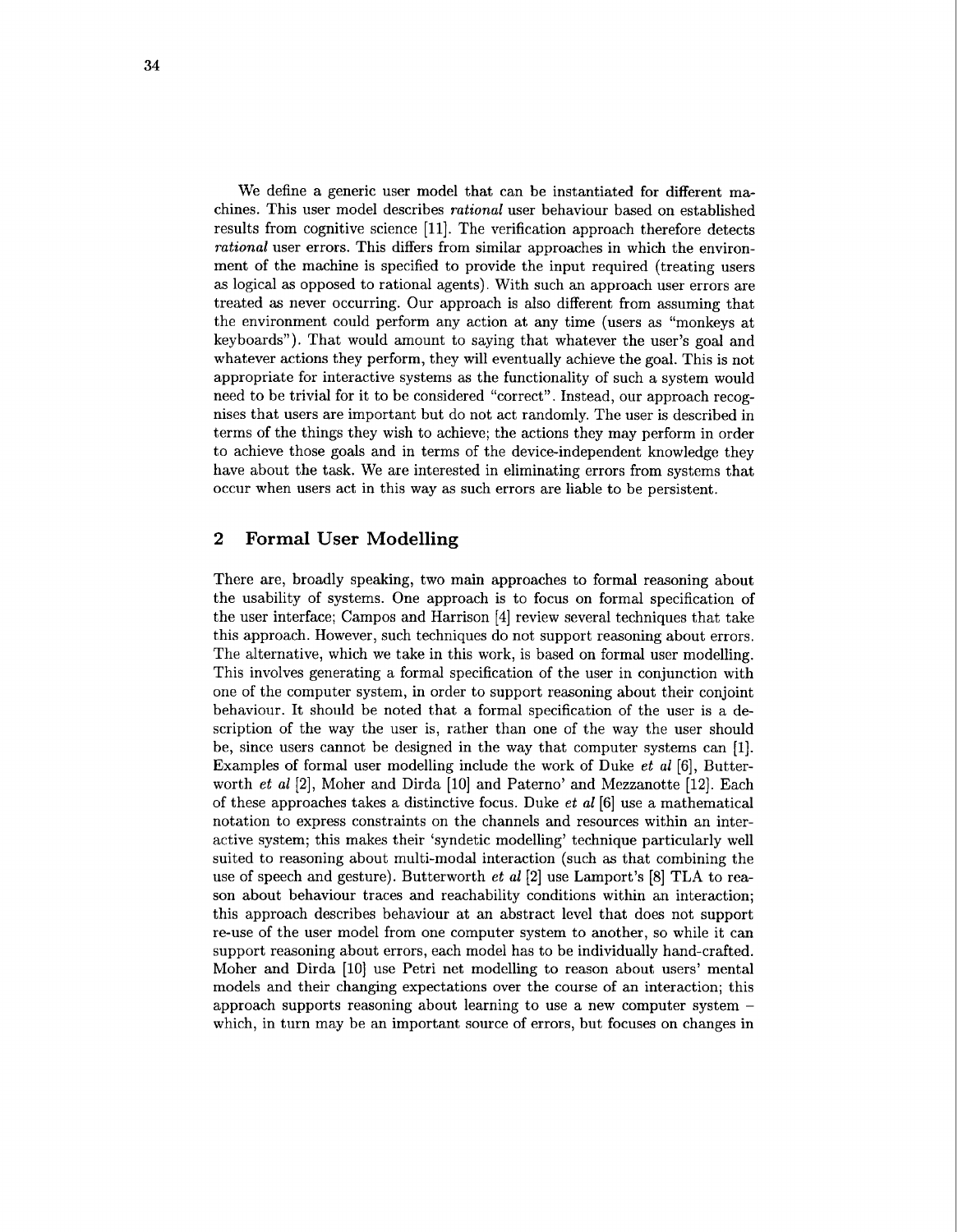user belief states rather than proof of desirable properties. Finally, Paterno' and Mezzanotte **[12]** use LOTOS and ACTL to specify intended user behaviours and hence reason about interactive behaviour; their approach corresponds closely to that which is done in state space exploration verification, but because their user model describes how the user is intended to behave, rather than how users might actually behave, it does not support reasoning about errors.

## **3 Classes of User Error**

**A** common form of error made by humans in a wide variety of situations is the Post-completion Error **[3].** Examples include taking the cash but leaving a bank card in an Automatic Teller Machine and leaving the original on the platen and walking away with the copies when using a photocopier. Most ATM machines have been redesigned to force users to remove their cards before cash is delivered to avoid this problem, but the phenomenon persists in many other environments. There are of course other situations where a user does not complete all the subtasks associated with a main goal. For example, if a fire alarm went off whilst a person was using a photocopier, they might not take their original. However, such an error would not be a post-completion error in our sense as it would have a different underlying cause. A design that eliminated post-completion errors would not necessarily guarantee the user would not make the same surface level "mistake" for other reasons.

Post-completion errors are interesting because they are not predictable (i.e. they do not occur in every interaction) but they are persistent. They are not related to missing knowledge so cannot be eliminated by increased user training. They can, however, be eliminated with careful system design. Curzon and Blandford [5] illustrate the use of HOL to reason about such errors by considering alternative device designs. Here we develop that approach by extending the generic user model to identify a new class of errors with a distinctive cognitive cause. In particular, we look at errors that occur when there is a mismatch between the design of a device and the knowledge that a user has about the task (independent of the particular device used to complete that task). A user will often know of specific information that must be communicated to any such device for the task to be completed. They may not know precisely how or when the information must be imparted to a particular machine. They thus maintain a mental list of communication goals: information that they must communicate at some point. If the order that the information must be imparted to the machine is not known, or the user's mental model of the task suggests a different order then order errors can result. The user attempts to fulfill their goals in an order different to that required by the machine.

Order errors can also arise due not to information that must be communicated, but to objects that must be supplied: an ATM card, coins, etc. For example, with a vending machine, the user will know they must make a selection of chocolate and that they must supply money, but for a given machine they will not necessarily know the order. If they know exactly what they want but not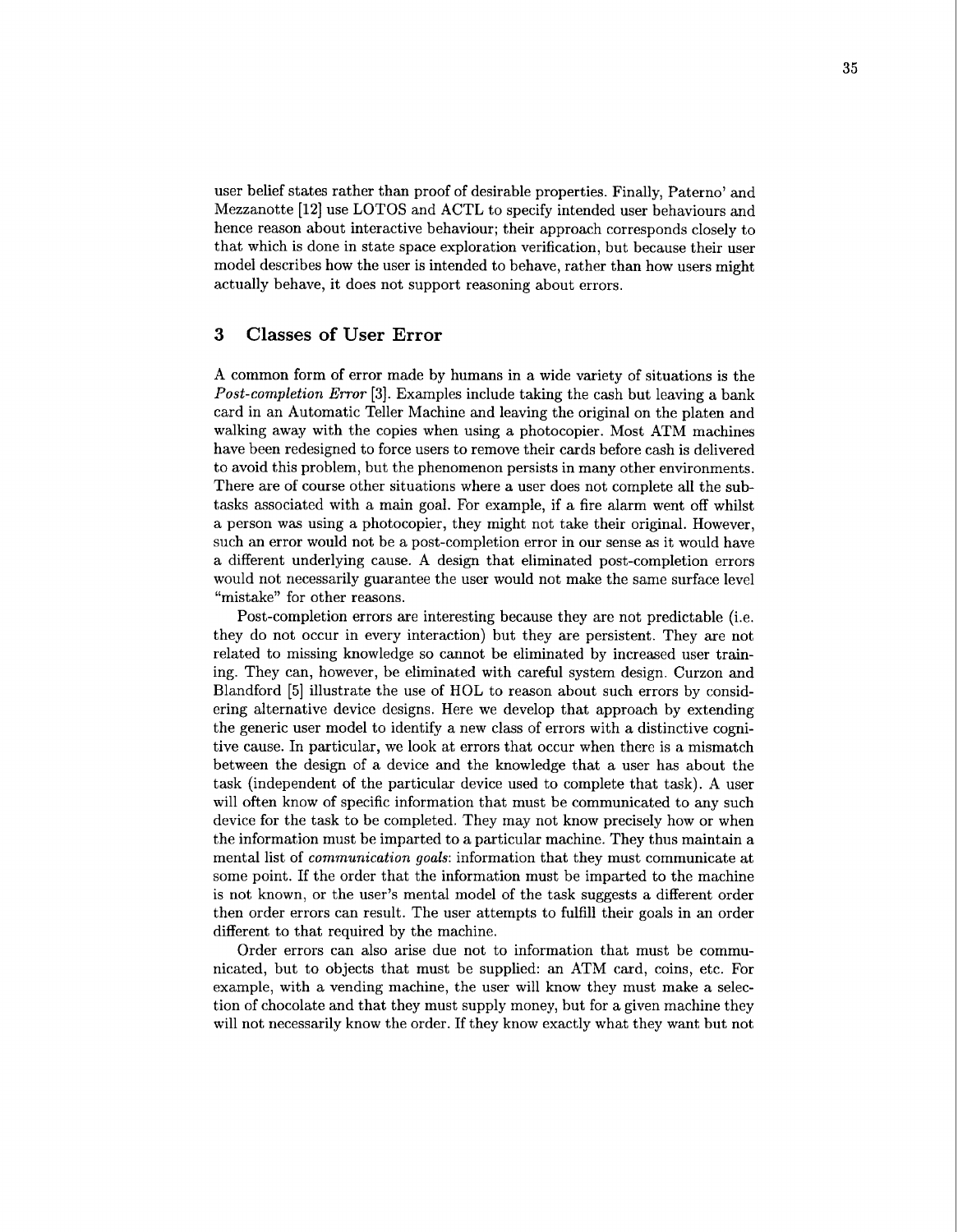the price, they may be inclined to press the selection first (some machines would display the price at this point). Alternatively, they may have the coin in their hand and so insert it first before working out exactly which buttons to press to make their selection.

Each of the above classes of errors have distinct cognitive causes. We provide a verification approach that detects such errors in a structured way. Whilst we cannot eliminate all user errors, we *can* eliminate whole classes of error that have such specific cognitive causes.

# **4 Proving Usability**

A proof of usability, in the sense that particular classes of errors cannot occur, involves proving a theorem of the form

```
I- V(ustate: ustate-type) (mstate: mstate-type) . MACHINE-USER ustate mstate A MACHINE-SPEC s mstate 3
         MACHINE-USABLE ustate mstate
```
MACHINESPEC is a traditional machine specification: a relation over an internal state s and inputs and outputs mstate. The latter represents the interface between the device and its users. States and signals are represented by *history functions:* functions from time to the value at that time. MACHINE\_USER is also a specification of a component of the system: the user of the device. It describes the actions a *rational* user might take based on their knowledge and goals. It is a relation on an internal user state ustate and the inputs and outputs of the device. We will look at in more detail in the next section. The conjunction of these two relations provides a specification of the system as a whole: both device and user. The conclusion we prove about this combined device is not phrased in terms of what the device can do, or explicit properties of it. Instead it is a specification of whether the user achieves their goal in interacting with the device.

Note that the above usability theorem is of the basic form

**I- implementation** *3* **specification** 

It can thus easily be combined with a traditional correctness theorem that **an**  implementation of the machine meets the given specification **[5].** 

In one sense the user model fills a similar role to an environment machine in traditional model-checking based verification. It provides inputs to the device being verified. The difference is not in the fact that such an environment is provided but in the *kind* of environment provided. Rather than providing values based on what the machine specification requires, or on other devices connected to the device, it is modelling the way people behave based on results from cognitive science. The user of course may not be providing all the inputs to the device. Thus unlike with **an** environment machine, the combined user-device system is not necessarily closed. We are treating the user as part of the system under verification, rather than just a test rig to verify the system. The kind of errors we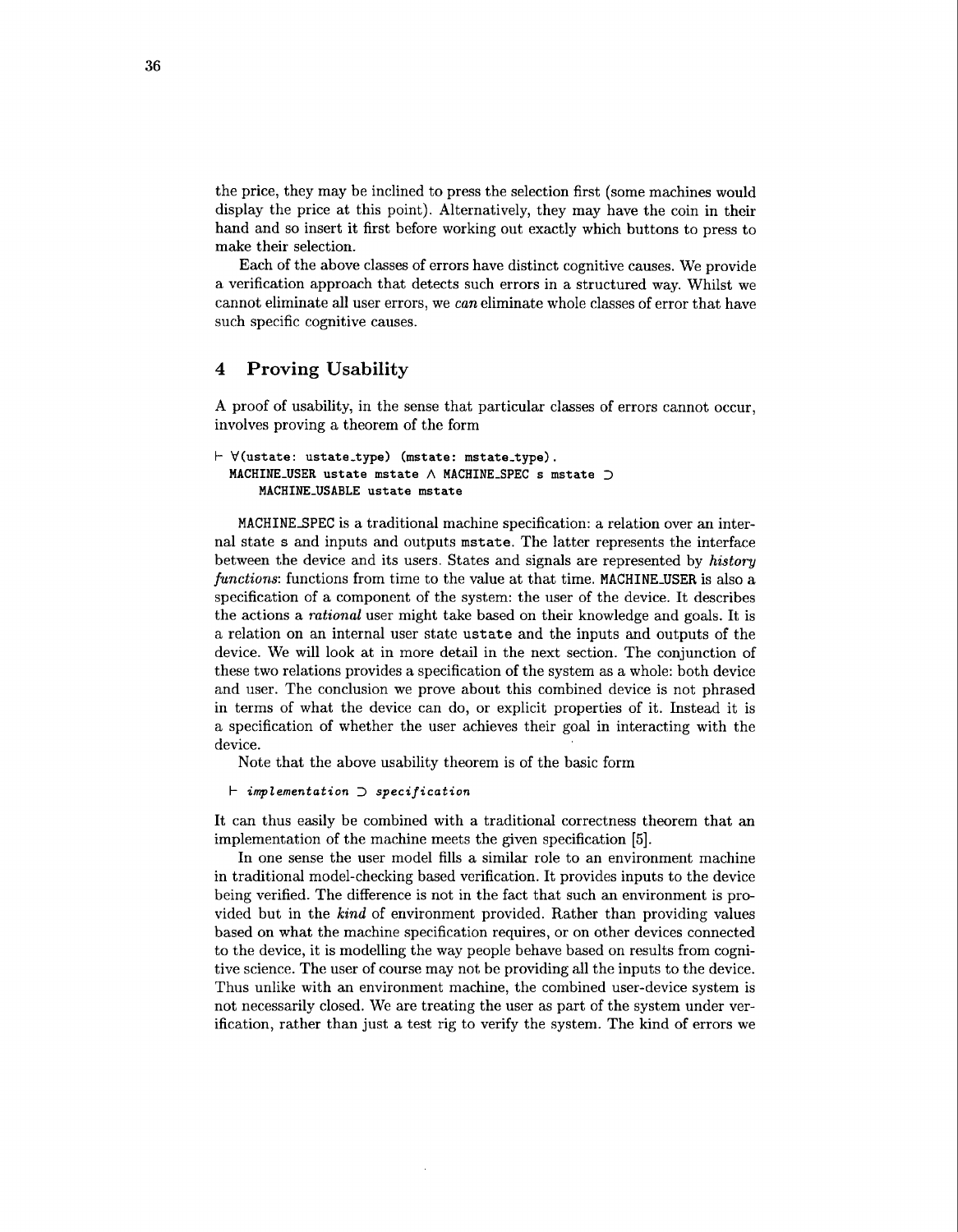are looking for are those that result from the user component of the system, but which can be eliminated by modifying the device component of that system.

## **5 A Generic User Model**

We could adopt the approach of providing a separate user model for each distinct device that we wish to verify. However, this approach could lead us back into a machine-centered specification approach, specifying users that do exactly what the specific device requires of them. Moreover, we wish to detect classes of user error that are widespread and not just confined to specific devices. It therefore makes sense to provide once-and-for-all a generic user model that incorporates cognitive science theory about the way people behave in general. Such a generic model can then be targeted to specific machines, simply by providing details about the machine state, the user's knowledge of the task and their goals. Higher-order logic provides an elegant framework in which to specify such a generic model. It allows functions and relations providing details of a specific interaction to be an argument to the generic user model. For example to support reasoning about post-completion errors the user model contains general machinery regarding termination conditions. This is defined in terms of a variable representing an *interaction invariant:* a relation indicating the part of the state that should be restored for the task to be considered completed. The user model takes a specific instance of such an invariant as an argument.

The generic user model is given as a relation USER over the user and machine states as described above. In addition however, it takes a series of other arguments representing the details of the specific machine. To instantiate the user model for a given machine, we must provide:

- concrete types for the state of the machine and of the user,
- a list of actions a user might take (inserting coins, pushing buttons, etc),
- a history function to record the communication goals of users of the device at each instant in time,
- a list giving the user's initial communication goals,
- $-$  a list pairing device outputs with user inputs, indicating relationships where the output is intended to make the user react by taking the action resulting in the input (for example, a light might be located next to a button, with the light being on indicating the button should be pressed),
- history functions recording the possessions of the user and how they change over time as the interaction progresses,
- a history function recording when the user terminates the interaction (by leaving the device) together with that signal's position in the list of possible actions,
- the goal users of the device are trying to achieve, and
- a history function describing an interaction invariant that should hold both at the start and end of the interaction.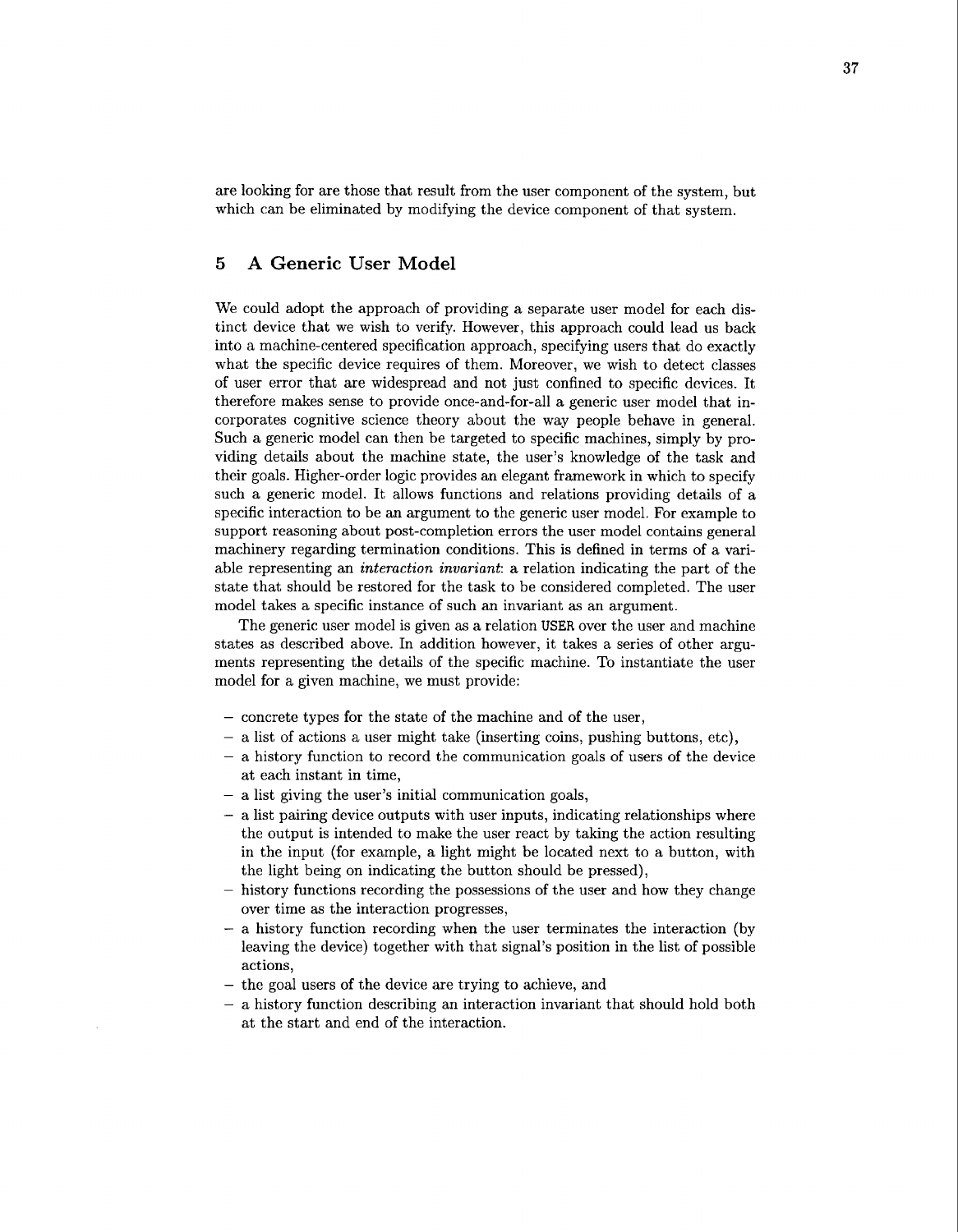We will discuss each of these in more detail below as we describe the definition of the user model.

The core of the user model is a series of temporally guarded statements about possible actions a rational user might take. For example, one disjunct is associated with each of the paired lights and actions, reflecting the fact that a rational user could react to a light coming on by pressing the associated button. This is specified by:

```
k LIGHT user-actions light action ppos (mstate: 'm) t = 
      (light mstate t = T) \wedgeNEXT user-actions (action mstate) ppos t
```
This states that if the light is on at a time t then the **next** action performed by the user from the list of possible actions useractions will be the one paired with the light (action). Since this is just one clause of a list of disjuncts, it is not guaranteed that the action will be taken. **A** recursive definition **LIGHTS** forms a disjunct of all the pairs in the given list of lights and actions. Note that mstate (similarly ustate) has a polymorphic type in this and the other definitions of this section representing the fact that we are defining a generic user model that can apply to machines and users with different states.

The relation **NEXT** specifies the next action to occur. To define it we first define relations **LSTABLE** and **LF.** The former is used to specify that the signals do not change in some interval. The latter then states that at the end of that interval all but one of the signals remains false.

More formally, **LSTABLE** is a temporal operator that states that all the history functions in the given list have a value v between the start and end time.

```
\vdash (LSTABLE [] t1 t2 v = T) \land(LSTABLE (CONS a 1) tl t2 v =
               (\forall t. \text{ } t1 \leq t \land t \leq t2 \supset (a t = v)) \land(LSTABLE 1 tl t2 v))
```
LF states that all but one of the actions in the list (that indicated by position ppos) are false at a given time. This is defined recursively on the action list.

```
\vdash (LF n [] P ppos t = T) \land(LF n (CONS a 1) P ppos t =
       (((n = ppos) \lor \sim(a t)) \land (* miss the numbered signal *)LF (n+l) 1 P ppos t))
```
Note that we can not simply use a list MEMBER function here as it would check whether the values in the list were equal to one being checked. We wish to identify a specific action, not the value of an action. In the absence of a syntax for user actions, we use the position in the list to identify the action.

**NEXT** uses the above definitions to specify that there is a time later than that given when the action identified by the position occurs (its history function is true), the other actions do not occur (their history functions are false), and for which all the actions do not occur in all the intervening time instances.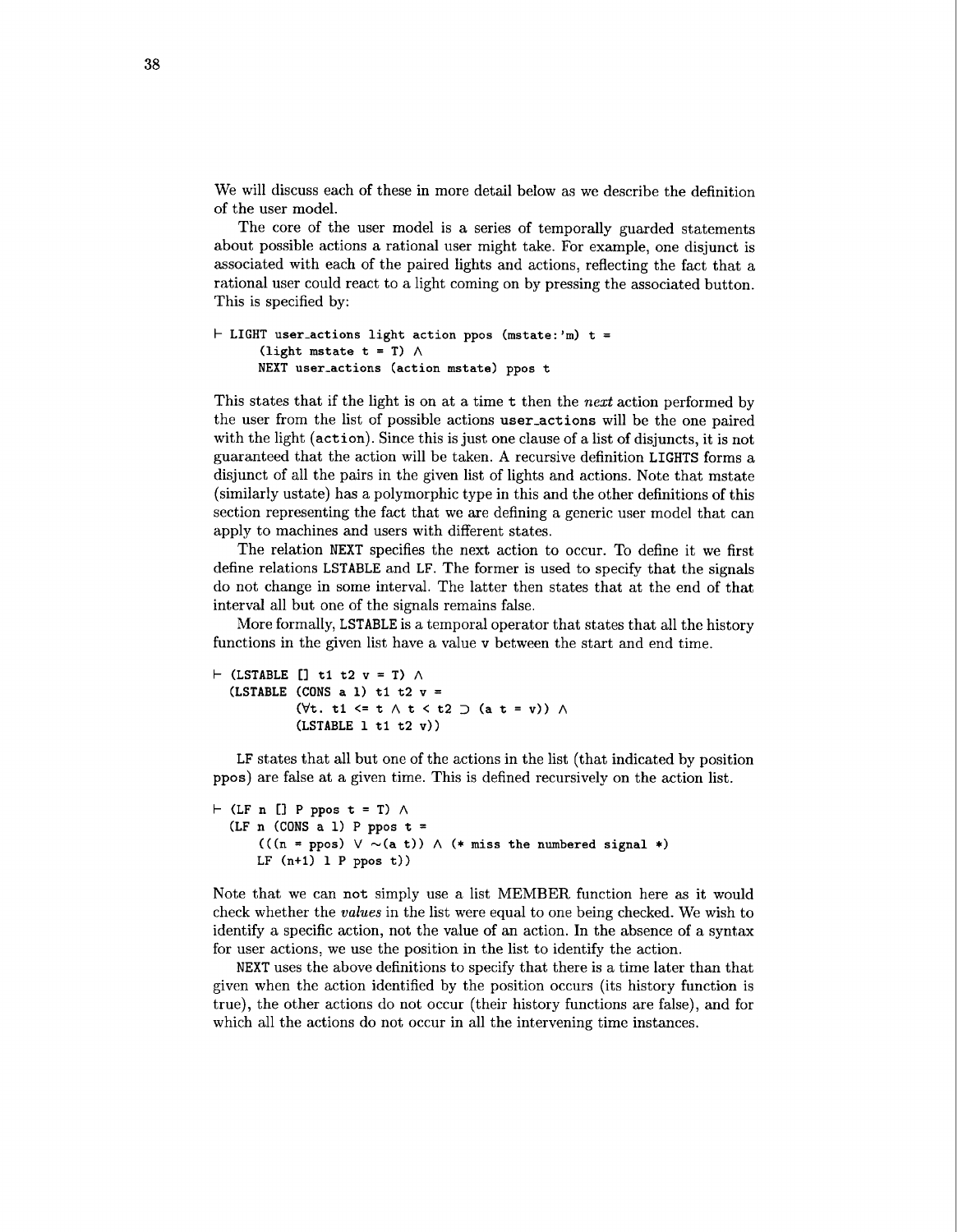```
I- NEXT a1 P ppos ti =
    3t2. ti \leq t2 \land (LSTABLE al t1 t2 F) \land (LF 0 al P ppos t2) \land (P t2)
```
If the temporally guarded statements that make up the user model were based only on the pairs of lights and actions as defined above, we would be specifying a **reactive** user who did exactly what was required. However, other clauses are included to reflect *rational* behaviour based on user goals and knowledge. The first such disjunct describes the fact that a rational user may terminate the interaction on achieving their goal. If this action is taken, before the user's interaction invariant is restored, a post-completion error is made.

```
COMPLETION user-actions finished finishedpos goalachieved ustate t =
    (goalachieved ustate t = T) \wedgeNEXT user-actions (finished ustate) f inishedpos t
```
In this paper we are primarily concerned with errors that result from devices not taking communication goals of users into account. For more detail of verification of designs with respect to post-completion errors see **[5].** 

As discussed earlier, a user of a device generally enters into an interaction with some knowledge about the task. Specifically they are likely to know of some of the information that must be communicated to the device, because they know the task cannot be completed, whatever the device design, unless it receives this information. They will not necessarily know the order the information must be communicated, however.

We model this using a list of actions, corresponding to the communication goals. We first extract the communication goal list from the user state for the time of interest. This allows **COMMGOALS** to be defined recursively on that argument.

```
I- COMMGOALER user-actions actions goal ustate mstate t =
    COMMGOALS user-actions (actions ustate t) goal ustate mstate t
```
This gives a list of communication goals with their position in the list of all possible actions the user could perform. We recurse on this list to produce a list of action disjuncts based on the communication goals.

```
\vdash (COMMGOALS user_actions [] goal ustate mstate t = F) \land(COMMGOALS user-actions (CONS a actions) goal ustate mstate t =
      ((COMMGOALS user-actions actions goal ustate mstate t) V 
       (COMMGOAL user-actions (FST a) (SND a) goal ustate mstate t)))
```
**COMMGOAL** describes a temporally guarded action similar to **LIGHT** and **COMPLETION**  given earlier. A separate relation is defined for this for consistency throughout the user model: each guarded action is given by a similar definition. Provided the user's main goal has not yet been achieved, the next action they will take if this disjunct is activated (i.e. true) is the given communication goal.

```
I- COMMGOAL user-actions action n goal ustate mstate t =
    \sim(goal ustate t) \wedgeNEXT user-actions (action mstate) n t
```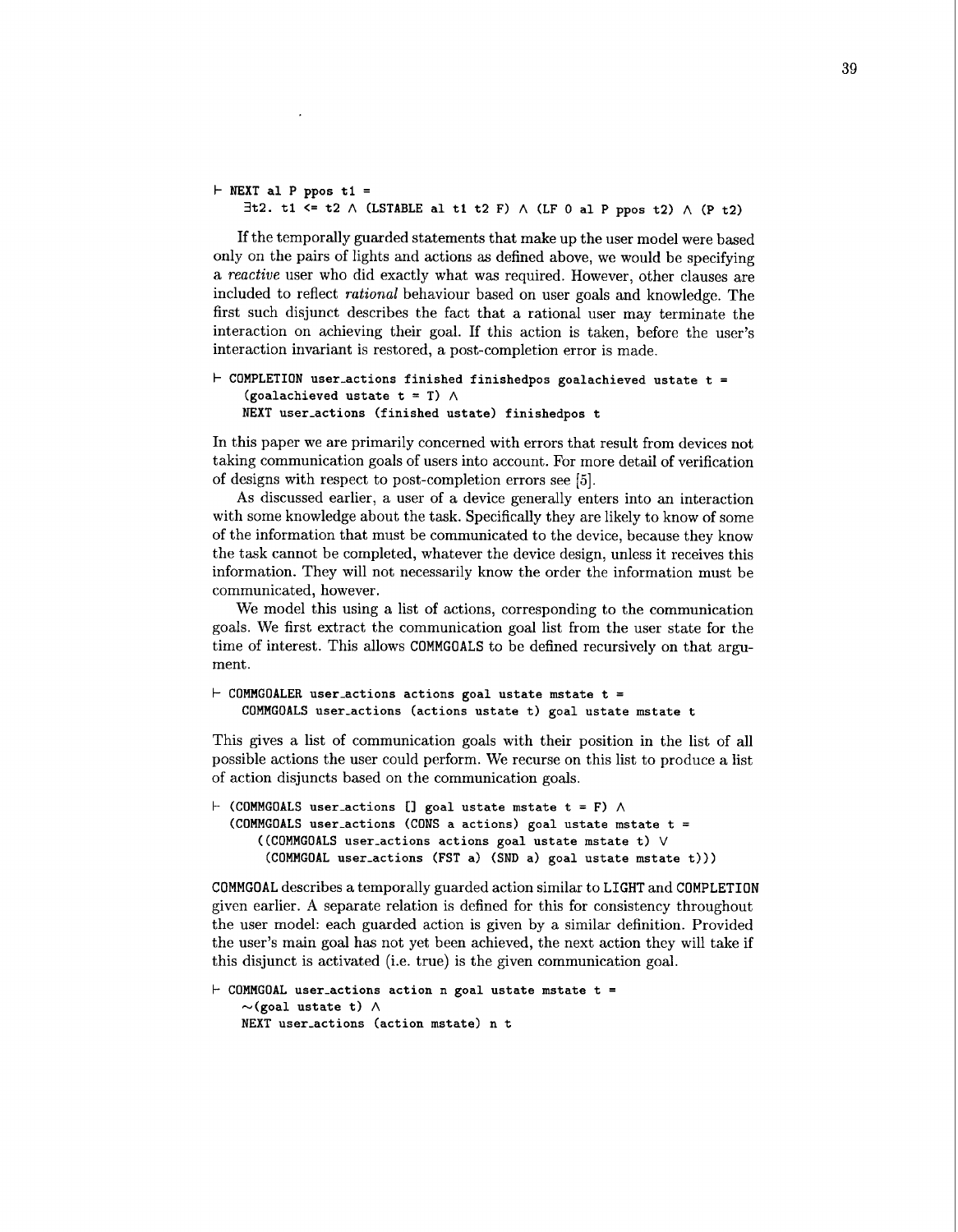Since all the communication goals are disjuncts and all have the same guard, no ordering of them is prescribed by these definitions. The user may attempt to complete them in any order. Once a communication goal related action has been completed, it will cease to be a communication goal. We examine how this is specified below.

Each of the actions that a rational user might make when confronted with the machine are combined in a single definition **GENERAL-USER-CHOICE.** It contains a final default disjunct, **ABORTION.** It asserts that if none of the guards of the other disjuncts hold (and so no rational action is available) then the user will terminate the interaction without having achieved their goal.

```
I- GENERAL-USER-CHOICE user-actions comgoals lights-actions 
               finished finishedpos goalachieved mstate ustate t = 
     COMMGOALER user-actions commgoals goalachieved ustate mstate t V 
     LIGHTS user-actions lights-actions 0 mstate t V 
     COMPLETION user-actions finished finishedpos goalachieved ustate t V 
     ABORTION user-actions finished finishedpos goalachieved commgoals 
               lights-actions ustate mstate t
```
This relation describes the series of options that a user has open to them on any given cycle. There are other conditions that must apply at every instance in time, however. For example, we assume it is always the case that if the user terminates the interaction then they cannot then continue with it.

#### **Vt. finished ustate t 3 finished ustate (t+l)**

We similarly assume various rules about the possessions of a user. For example, we assume it is always the case that if a user gives up a possession then they have one less of that possession. These rules are encapsulated into a relation **POSSESSIONS.** We omit the details of this relation here.

We also assert universal properties of the communication goal list. It is not a constant over time. **As** the user performs the actions associated with a communication goal, that goal is discharged and so is removed from the user's internal list of things to do: it ceases to be a communication goal. This behaviour is modelled by asserting that if an action that appears on the communication goal list occurs at a time t, then that action will be removed from the communication goal list on the subsequent cycle.

```
I- (FILTER [I mstate t = [I) A 
  (FILTER (CONS a actions) mstate t = 
    if (FST a) mstate t then (FILTER actions mstate t) 
                         else (CONS a (FILTER actions mstate t))) 
I- FILTERHLIST mstate hlist = Vt. hlist (t+l) = FILTER (hlist t) mstate t 
I- FILTER-USERHLIST ustate mstate hlist = FILTERHLIST mstate (hlist ustate)
```
The separate relations describing universal properties are cojoined together into a single relation **GENERAL-USER-UNIVERSAL.**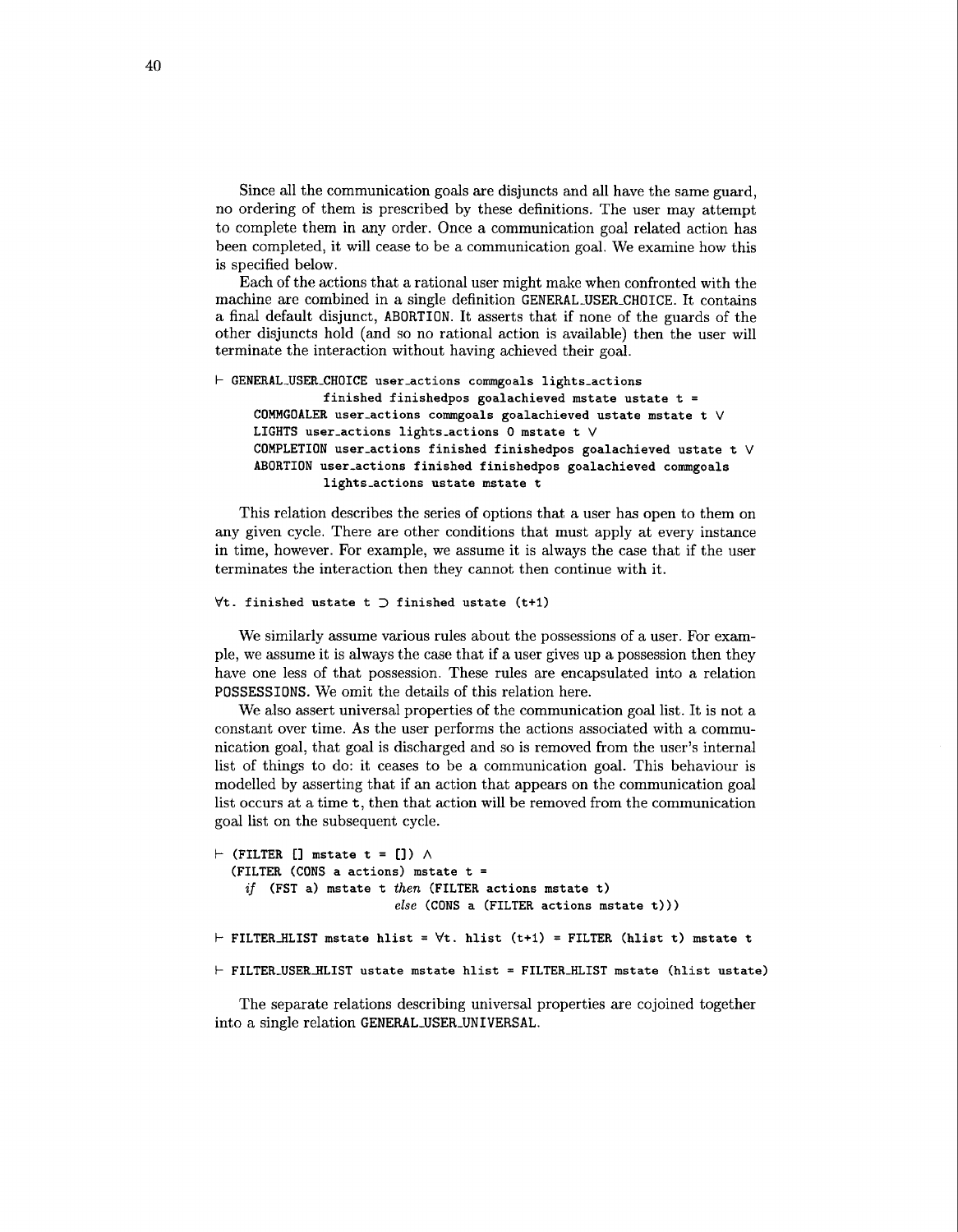```
I- GENERAL-USER-UNIVERSAL commgoals possessions finished ustate mstate = 
     (\forall t \cdot \text{ finished ustate } t \supset \text{ finished ustate } (t+1)) \wedge(POSSESSIONS possessions ustate mstate) A 
     (FILTER-USERHLIST ustate mstate commgoals)
```
We need two further elements to our generic user model, however. We must assert that at the start of the interaction, the user's communication goals are in fact those supplied as the initial list.

```
I- USER-INIT cgoals init-cgoals ustate = (cgoals ustate 0 = init-cgoals)
```
Finally we must describe the situation where the user terminates the interaction normally. We have considered the situation where a user completes their goal and leaves. However, we argued that this may lead to post-completion errors. Normal, non-erroneous termination involves leaving not just when the goal is completed, but also when any necessary house-keeping tasks have been completed. **A** non-device specific way of describing this is by using the notion of an interaction invariant that the user wishes to maintain. The invariant may be perturbed in the course of the interaction, but must be reinstated by the time the interaction is terminated.

If the goal is achieved and the interaction invariant satisfied, then we assume that the rational user will always terminate the interaction as the next action. If either condition is not fulfilled, the user will take some action from the set of options. This is combined with the initialisation and universal relations to give the complete generic user model.

```
I- USER user-actions commgoals init-commgoals lights-actions possessions 
            finished finishedpos goalachieved invariant ustate mstate = 
  (USER-INIT commgoals init-commgoals ustate) A 
  (GENERAL-USER-UNIVERSAL commgoals possessions finished ustate mstate) A 
  (Vt . 
    if ((\text{invariant ustate } t = T) \land (\text{goalachieved ustate } t = T))then NEXT user-actions (finished ustate) finishedpos t 
    else GENERAL-USER-CHOICE user-actions commgoals lights-actions 
                      finished finishedpos goalachieved mstate ustate t)
```
This user model, instantiated with the details of a specific machine, specifies aspects of a general rational user of that machine. Because all the options are modelled as guarded disjuncts, the model does not specify that users always make mistakes, just that they are capable of making mistakes of specific kinds. To verify that the modelled user always achieves their goal, the device specification must be such that the opportunities for such errors are not present. For example, if a chocolate machine design always gives out change before chocolate, the guard on the COMPLETION disjunct will only be activated when the interaction invariant has already been restored. In this way we have provided a facility which can be used to verify that whole classes of errors cannot occur with a given design.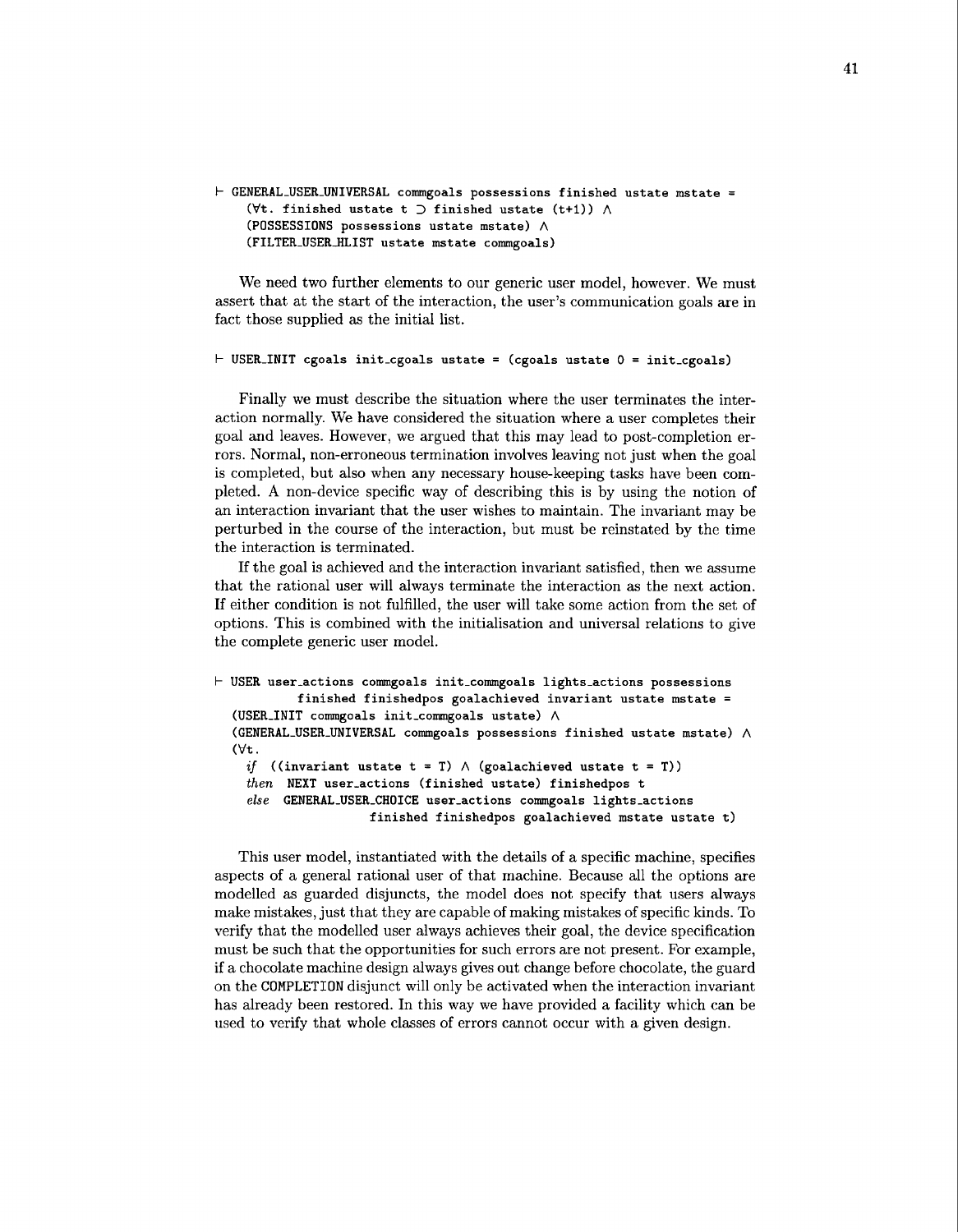### **6 Case Study: A Chocolate Machine**

To demonstrate how our user model can be used to verify the absence of classes of errors we will look at a simple case study. In **[5]** we used an earlier, less sophisticated version of the user model to investigate the verification of simple vending machines with the potential for post-completion errors. Here we consider a similar example, but instead concentrate on communication goal related errors. The design consists of features that appear in real machines. However, it has been reduced to the simplest form with which to demonstrate our approach.

Our chocolate machine takes exact money only and it is assumed it will only take a single coin of that value. To release the chocolate a button must be pressed (this is intended **as** a simplified version of the selection that most machines would offer). The design of the machine could require a specific ordering: coin inserted, then button pressed, or button pressed then coin inserted. In either case order errors could result. The problem can be eliminated if either order is allowed. We verify here a machine that does allow either ordering. We will also discuss the effect of trying to verify faulty designs. We assume for the sake of simplicity that the chocolate machine always contains chocolate.

We formally specify the chocolate machine using a traditional finite state machine description (see Figure 1) within higher order logic. The specification is represented by a relation on the machine's inputs and outputs. We group these inputs and outputs into a tuple of history functions to represent the machine state. We define a new type **mstate-type** to represent this. The machine has two inputs indicating that the button has been pressed and that the coin has been inserted. It has a single output that releases chocolate. Each of the history functions is a function from time (a natural number) to booleans indicating the value of the signal at that time. We define a series of accessor functions to obtain the values of particular components of the state. For example the function **Insertcoin** extracts from a machine state the history function representing the coin slot.

We define a new enumerated type **ChocState** to represent the 4 finite state machine states (as opposed to the state representing the values input and output discussed above).

#### ChocState = RESET\_STATE | COIN\_STATE | CHOC\_STATE | DONE\_STATE

The RESET state is the initial state. In the DONE state the chocolate is released. The COIN state is the state in which a coin has been inserted but the button not pressed and vice versa for the CHOC state.

For each state we define a relation indicating the value on the single output in that state, together with a relation indicating the next state. These are then combined in a relation giving the full specification for that state. For a small example such as that considered here, it might be simpler to just have one definition giving the whole automaton. However such an approach would not scale: in particular the resulting specification would be much less readable.

For example when in the RESET state the machine does not release chocolate so the value of the output is false.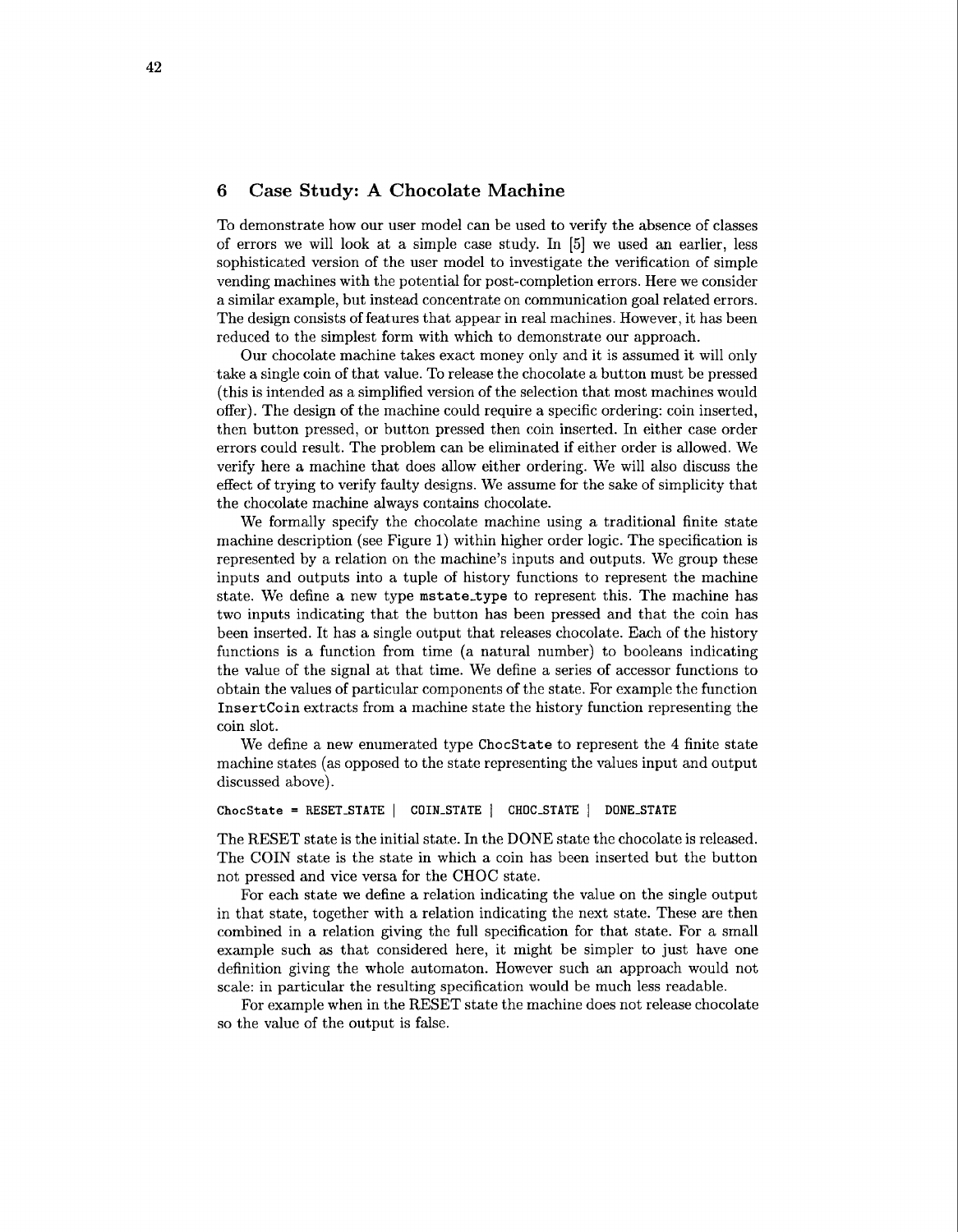

**Fig. 1. Finite State Machine Specification of the Chocolate Machine** 

```
I- RESET-OUTPUTS (mstate: mstate-type) t = (GiveChoc mstate t =F)
```
We also give a relation representing the next state for each state. If a coin is entered it moves to a COIN state in the next cycle, if the button is pressed it moves to the CHOC state and otherwise it remains in the RESET state.

#### k **RESET-TRANSITION s mstate t** <sup>=</sup>

| if | InsertCoin mstate t       | <i>then</i> $(s(t+1) = \text{COLN}_\text{STATE})$ |
|----|---------------------------|---------------------------------------------------|
|    | else if PushChoc mstate t | $then$ $(s(t+1) = CHOC\_STATE)$                   |
|    |                           | $else$ (s(t+1) = RESET_STATE)                     |

For each state these two relations are combined in a relation that gives the whole behaviour (for example **RESETSPEC** for the RESET state). **A** single definition then gives the full specification of the machine in terms of these definitions.

```
\vdash CHOC_MACHINE_SPEC s mstate =<br>\forallt. if (s t = RESET_STATE)
    Vt. if (s t =RESET-STATE) then RESET-SPEC s mstate t 
                     else if (s t =COIN-STATE) then COIN-SPEC smstate t 
         else if if (s t = CHOC\_STATE) then CHOC\_SPEC s mstate t
                                              else DONE-SPEC s mstate t
```
# **7 Instantiating the User Model**

To target the generic user model to a given machine we must provide values for all the arguments to **USER** except for the user state and machine state. For these we provide concrete types to instantiate the type variables given as their type.

The type of the machine state is just that used in the machine specification defined above: a tuple of history functions. For the user state we must provide a state consisting of a tuple of 6 elements. These elements are history functions that record for each time instance whether the user has chocolate, whether they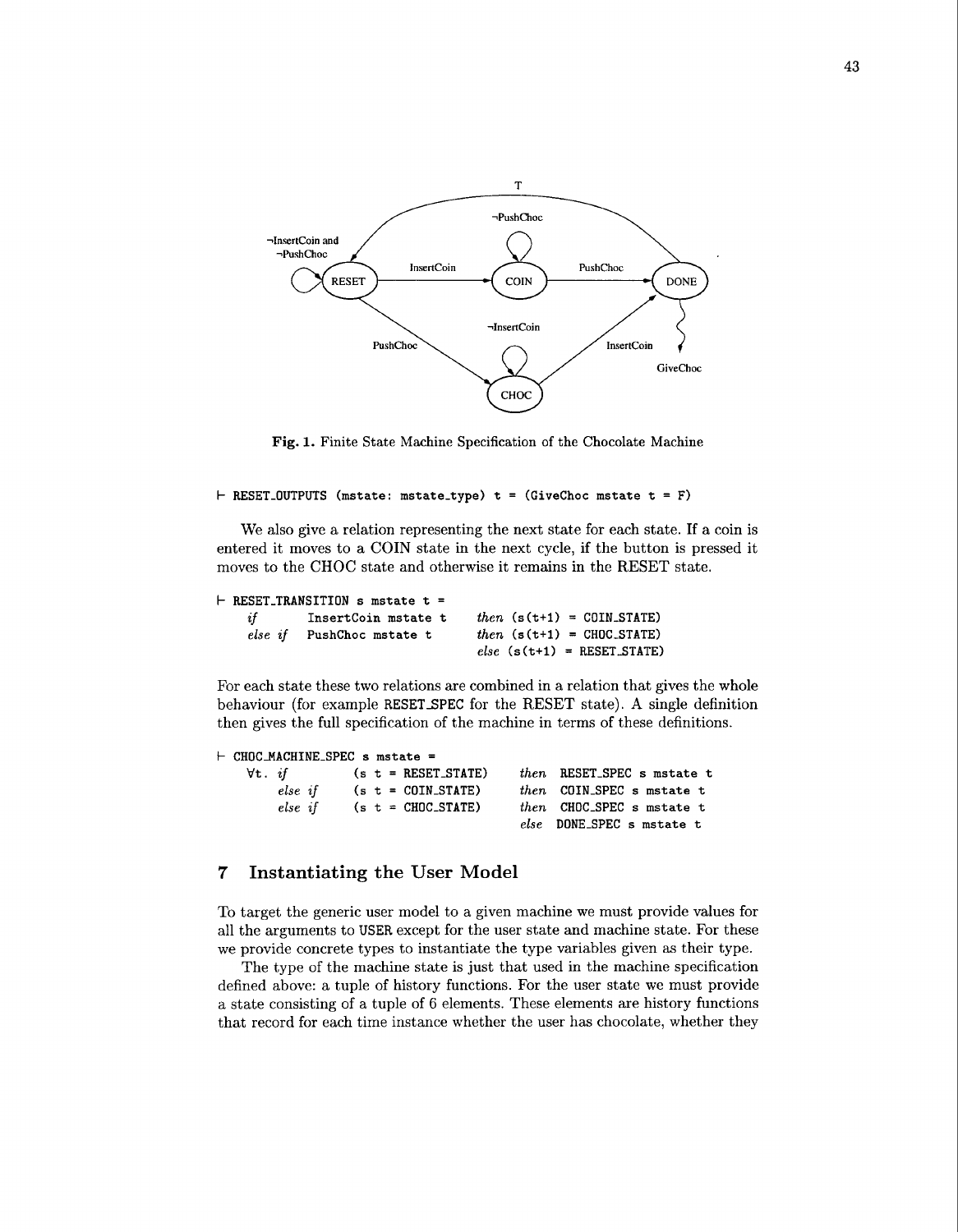have a coin, whether they have terminated the interaction, a count of the amount of chocolate they possess, a count of the number of coins they possess, and a list of their communication goals paired with numbers giving the position of the corresponding action in the full list of actions. An accessor function for each part of the state is defined. For example, Usercommgoals extracts the communication goal list from the state.

The first argument we provide to USER is a list of all the possible user actions indicated by their history functions: the state extractor applied to the appropriate state tuple.

#### **[InsertCoin mstate; PushChoc mstate; UserFinished ustate]**

The second argument is the state extractor for the communication goals, Usercommgoals. We must also provide the initial communication goal list with which the user enters the interaction. In this case we assume that the user knows they must insert a coin at some point and that they must make a selection (push the chocolate button). This would be determined using a device-independent task analysis of the task of getting chocolate. We use the state extractor function to represent each communication goal. These are paired with a number giving their position in the full action list.

### $[(\text{InsertCoin}, 0); (\text{PushChoc}, 1)]$

Note that, strictly speaking, inserting a coin is not a communication goal as it is concerned with property rather than information about a selection to be made. We intend in a later version of the user model to deal with these two kinds of knowledge separately. The main ramification for the theorem proved here is that as a communication goal no check is made in the user model as to whether the user has a coin as one of its possessions. This means the correctness theorem though not explicitly stating it says nothing about what happens if the user tries to insert a coin that they do not have.

Our particular machine provides no output to the user to indicate what must be done so an empty list is provided as the next argument for the pairings between outputs and the corresponding reactive input. A case study concerning post-completion errors where reactive pairings are provided can be found in *[5].* 

We must also indicate the possessions of the user and how they are affected by particular actions. A relation CHOC\_POSSESSIONS gathers this information into an appropriate form, given the history functions for the user having chocolate and coins, the machine giving chocolate, the user inserting a coin and counts of the number of coins and chocolate bars possessed.

#### **CHOCPOSSESSIONS UserHasChoc GiveChoc CountChoc UserHasCoin InsertCoin Countcoin**

We specify which accessor functions to the user state indicate when the user has terminated the interaction, UserFinished, together with the number of its position in the list of actions (as with the communication goals). We also specify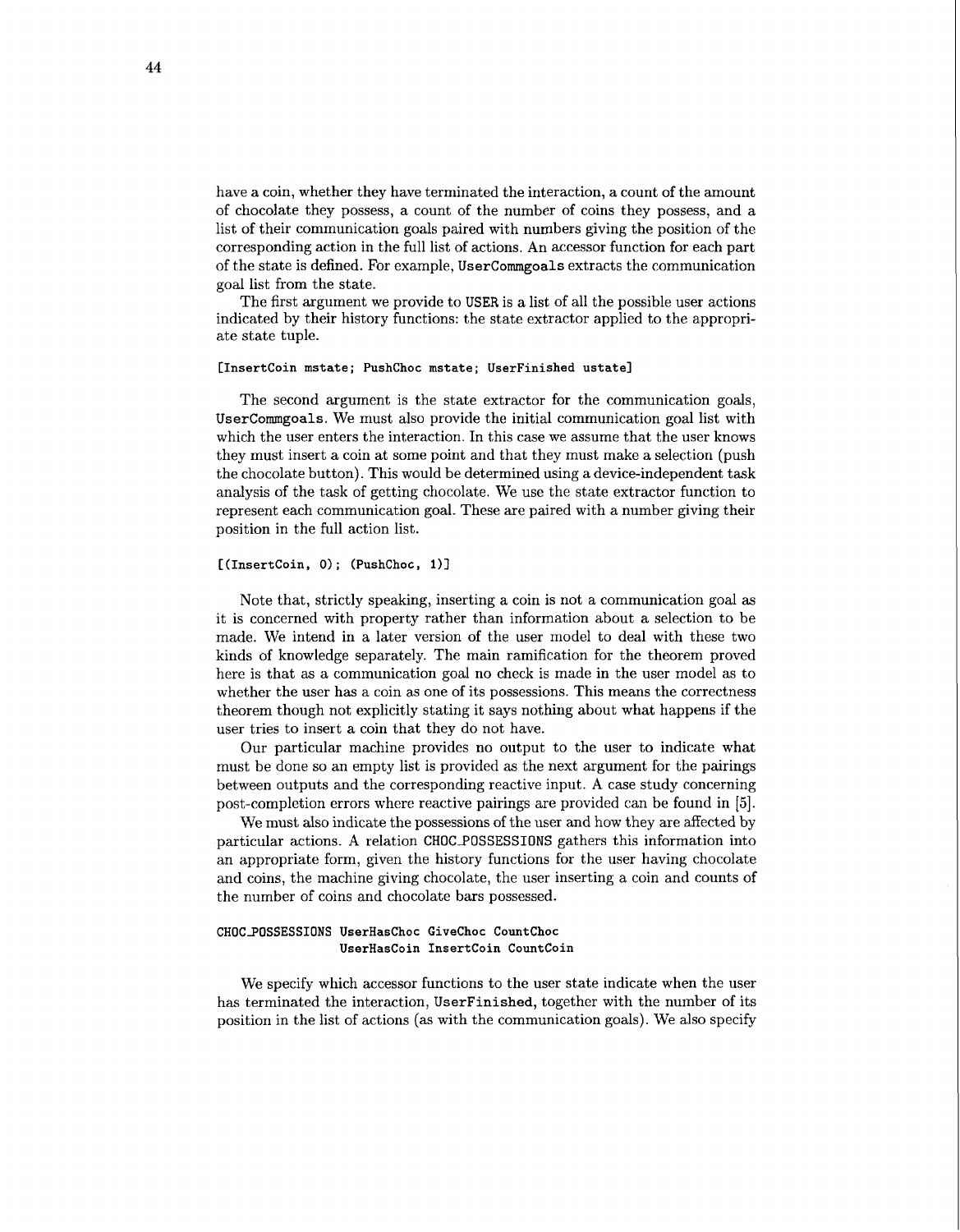the state accessor specifying the user's main goal in taking part in the interaction, **UserHasChoc.** 

Finally we must provide the invariant that the user wishes to restore by the end of the interaction. For vending machines this can be based on the value of the user's possessions. After interacting with a vending machine a user does not wish the value of their total possessions to be less than they were at the start. This is described by a history predicate **VALUE-INVARIANT.** We omit the definition here.

The general model for the chocolate machine is specified by providing each of the arguments discussed above to the generic user model and restricting the types of the states to be the concrete types for the chocolate machine.

```
k CHOCAACHINE-USER (ustate:ustate-type) (mstate:mstate-type) = 
    USER [Insertcoin mstate; PushChoc mstate; UserFinished ustate] 
         UserCommgoals [(InsertCoin, 0); (PushChoc, 1)]
         . . . ustate mstate
```
# **8 Verifying Usability**

The usability correctness theorem we have proved in HOL has the following form:

```
k 'dustate mstate s. 
  CHOCAACHINE-USER ust ate mstate A CHOCAACHINE-SPEC s mstate 3 
      (s 0 = RESET_STATE) \land \sim (UserHasChoc ustate 0)
                            3 (32. UserHasChoc ustate t2)
```
This is of the general form discussed earlier. The usability specification part of the theorem states that if we assume the vending machine starts in its reset state, and the user does not have chocolate but has communication goals of inserting a coin (paying money) and pushing the chocolate button (making a selection), then there will exist some time at which the user does have chocolate (i.e., has achieved their main goal).

This theorem is essentially proved using simulation by proof. An induction principle concerning the stability of a signal is used repeatedly. This essentially states that:

- if the value of some boolean signal P is stable over an interval,
- a second signal, Q, is true at the start of that interval, and
- $-$  if Q is true at some time, but P has the stable value at that time, then Q will be true at the subsequent time,
- $-$  then Q will be stable over an interval starting at the same point but extending one cycle later.

This is used to step the simulation over periods of inactivity.

In proving the usability theorem we have not proved that users using the machine will never make an error. We have, however, proved that no user will make the classes of errors with known cognitive causes specified in the user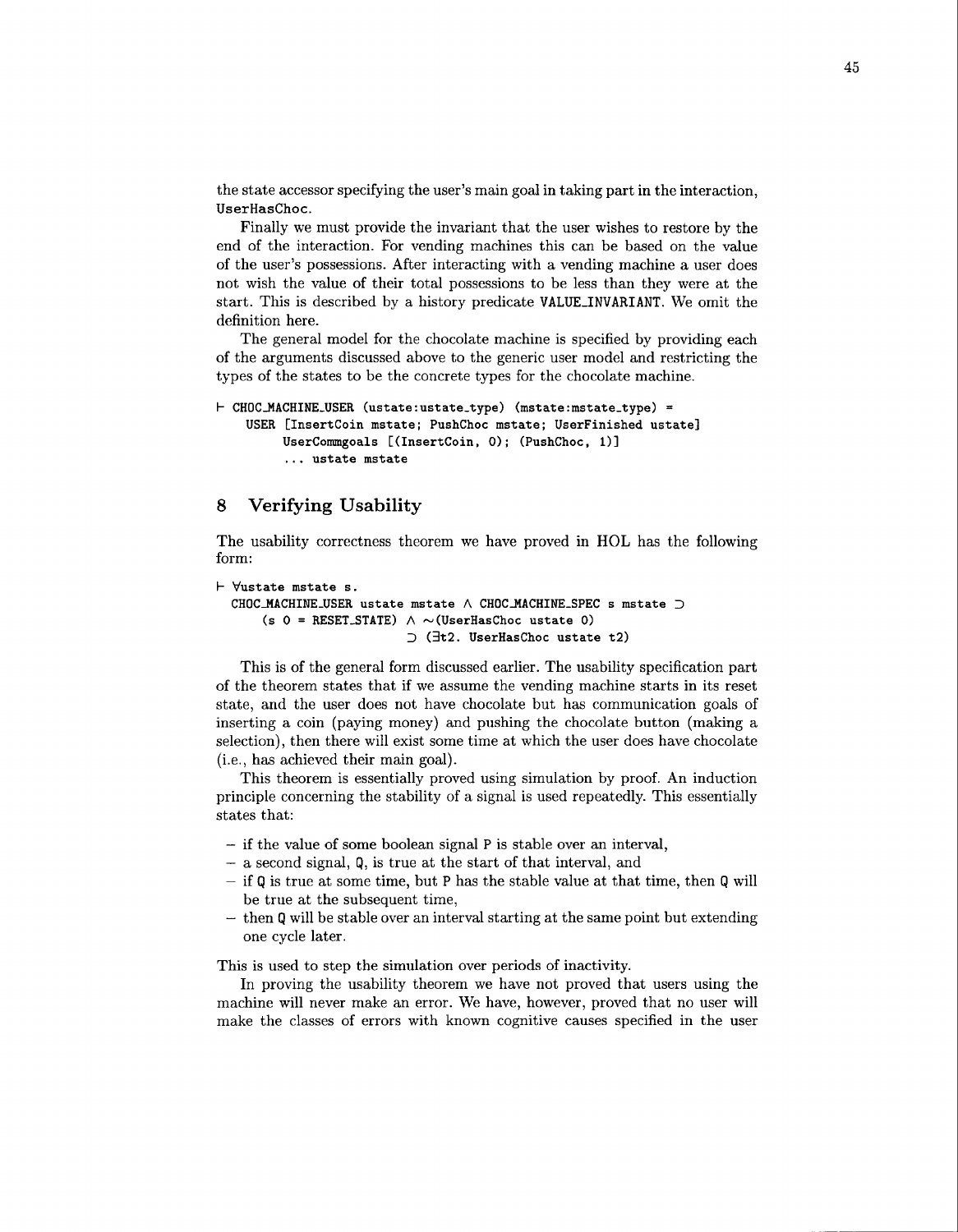model. In particular, we have proved that a user will not make order errors due to communication goal mismatches, provided they start with the stated communication goals. If these communication goals are identified using a deviceindependent task analysis then they will be consistent with the majority of users. Since such errors are both common and persistent as discussed in Section **3** the reliability of the system as a whole is consequently improved.

Consider an attempt to verify a design which requires the coin to be inserted before the button was pushed. This proof attempt would fail because the user model allows the user to do either of the communication goals first. If they pushed the button first, this action would be removed from their list of goals: they would believe the selection made. On then inserting a coin to complete their other goal, there would be no longer anything in the user model to compel them to press the button. We thus would be required to prove that they pushed the button, with no assumptions with which to do this. Of course a real user would in this case eventually work out the problem and go on to complete the interaction. However, the user error has already occurred.

### **9 Conclusions**

We have described a formal verification methodology which detects classes of user error. In particular we have so far considered order errors based on communication goal mismatches and post-completion errors. These classes of errors are considered because they can be eliminated by appropriate design.

Our approach involves defining a generic user model which describes the behaviour of rational users. As with real users, erroneous behaviour is not specified to occur during every interaction. It is just specified as a potential behaviour. Given that potential behaviour exists, if it can be proved that the user does eventually achieve their goal, then it has been proved that the erroneous behaviour cannot manifest itself with the device under verification.

The use of a generic user model reduces the work required to produce a user model for each new device considered. More importantly, it reduces the chances that the user model is created in a device-centered way, specifying that the user behaves as expected by the designer of the device. It is based only on cognitive science theory that is generally applicable.

As alternative approach would be to write liveness properties corresponding to a list of known user errors for each system to be verified. However, to do so would require informal reasoning to determine the manifestation of the error from rational behaviour for every new device considered. For example, the order errors considered here are errors because the user does not have perfect knowledge of the design. Post completion errors are errors dependent on the user's goals. It is only by reasoning about the user's goals and knowledge that we determine the actions for which the ordering is important and determine what that ordering should be. In our approach, this reasoning is formalised and machine-checked. The general rational behaviour is specified once and the errors emerge.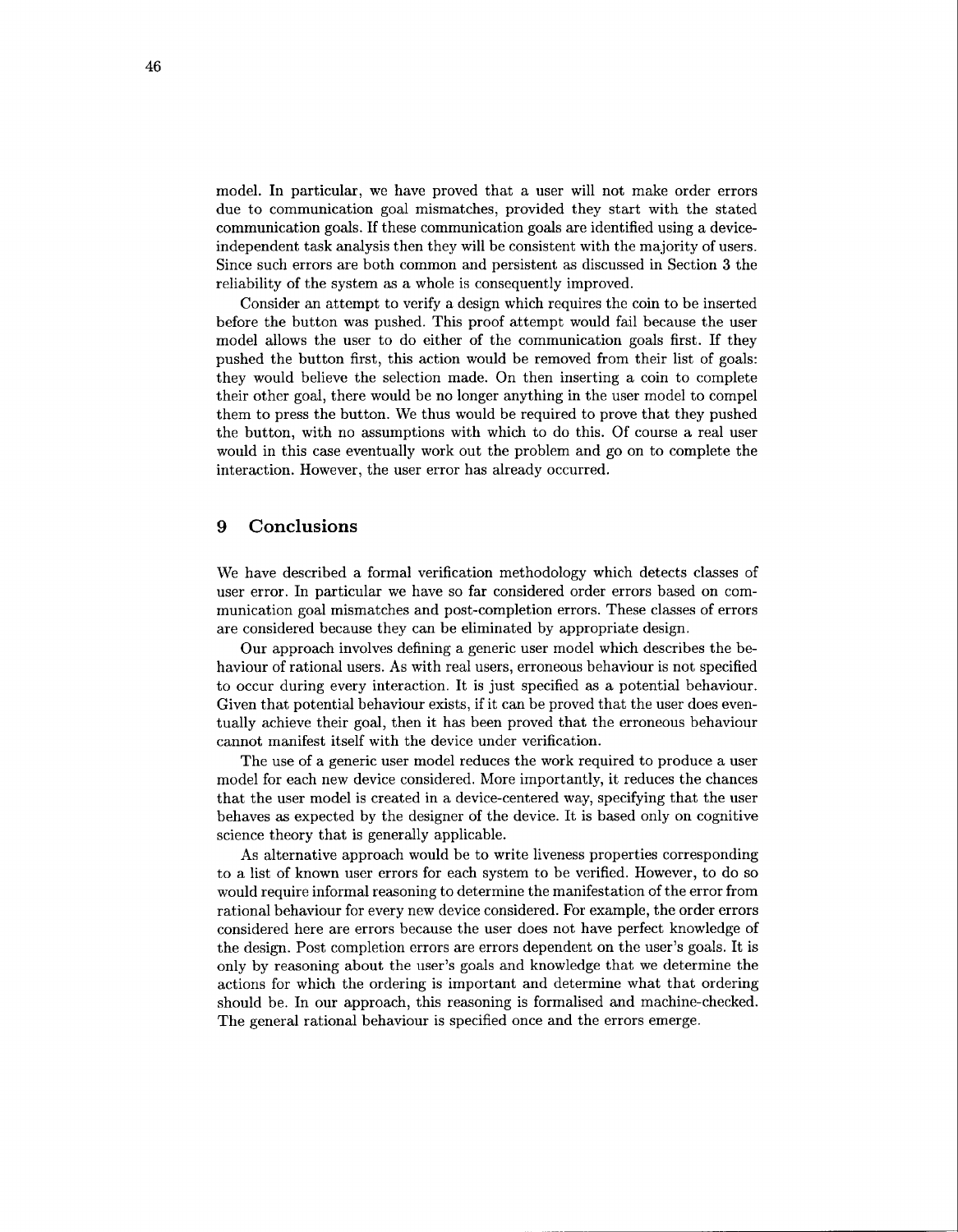The fact that a common user model is used means that the proofs for different devices are very uniform, increasing the possibilities for automation of the proof. For examples as simple as that presented here to illustrate the ideas it is likely that fully automated model checking/state-space exploration based verification tools could be used. However, when more realistic devices are considered it is likely that the additional power of an interactive theorem prover will be required. Furthermore, higher-order logic provides an elegant way in which a generic user model can be specified. It seems likely that this kind of proof would be a good application for a combined verification tool. The instantiated user model would be instantiated in HOL and exported to the automated system. Higher level details of the proof would be dealt with in HOL, with state exploration conducted in the automated tool. HOL could also be used to combine the usability correctness theorem with more traditional system verification theorems.

We used a very simple example of a chocolate machine to demonstrate the approach. We instantiated the generic user model with the details of a specific machine designed to avoid order errors. Despite the machine giving no indication of the steps required, because its design works with the communication goals of the task, it is usable. We also discussed how the proof would fail if other erroneous designs were considered. The design works because it has a permissive interface, allowing users to supply information in any order. It might be argued that such an approach could always be used. However, post-completion errors occur if the ordering of actions by the user is such that the user can complete their main goal before other required actions have been completed. Thus to avoid post-completion errors we must do the opposite of making the interface permissive. We must instead force a specific order. For example, if a machine dispensed change, it would be important that it was not dispensed before the chocolate. We investigated the verification of post-completion errors in an earlier paper **(51.**  There we investigated vending machines with and without post-completion errors. Our present user model has the ability to simultaneously detect order errors and post-completion errors. In future work we will investigate more complex machines and other classes of user errors. We will also look at machine designs with the potential for making multiple classes of errors. When considering a single class of error in isolation, it is relatively easy to ensure it is not present. When multiple kinds of errors are considered it is very easy to remove one kind of error, only to introduced another. This is where having a single generic user model is beneficial, since it ensures errors are not missed. It is in this situation that our verification approach will be of most use.

**Acknowledgements** This work is funded by EPSRC grants GR/M45221 and GR/L00391. The work was done in part whilst the first author was visiting Cambridge University Computer Laboratory.

### **References**

1. R. Butterworth, **A.** Blandford, and D. Duke. Demonstrating the cognitive plausibility of interactive system specifications. Submitted to FACS journal. Available